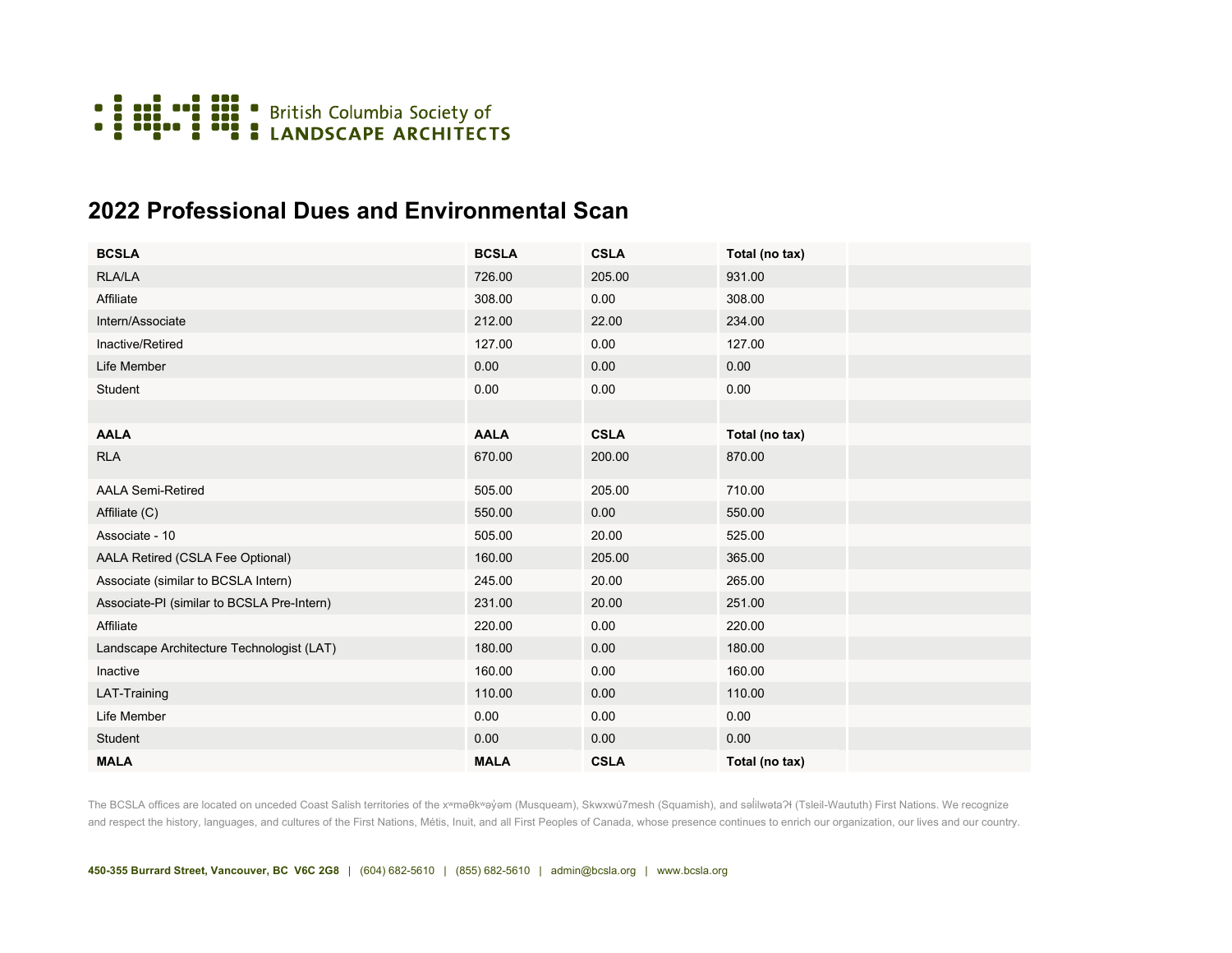

| <b>RLA</b>                                | 385.00                      | 205.00            | 590.00                       |                    |
|-------------------------------------------|-----------------------------|-------------------|------------------------------|--------------------|
| Retired                                   | 190.00                      | 105.00            | 295.00                       |                    |
| Associates                                | 225.00                      | 22.00             | 247.00                       |                    |
| Affiliates                                | 235.00                      | 0.00              | 235.00                       |                    |
| Inactive                                  | 95.00                       | 0.00              | 95.00                        |                    |
| Student                                   | 11.43                       | 0.00              | 11.43                        |                    |
|                                           |                             |                   |                              |                    |
| <b>OALA</b>                               | <b>Province</b>             | <b>CSLA</b>       | Total (no tax)               |                    |
| <b>RLA</b>                                | 586.00                      | 205.00            | 791.00                       |                    |
| Semi-retired                              | 439.50                      | 153.75            | 593.25                       |                    |
| Associate (>7 Years) (similar to Interns) | 445.00                      | 22.00             | 467.00                       |                    |
| Affiliate                                 | 188.00                      | 0.00              | 188.00                       |                    |
| Associate (<7 Years)                      | 161.00                      | 22.00             | 183.00                       |                    |
| Inactive                                  | 175.80                      | 0.00              | 175.80                       |                    |
| Retired                                   | 117.00                      | 0.00              | 117.00                       |                    |
| Student                                   | 0.00                        | 0.00              | 0.00                         |                    |
|                                           |                             |                   |                              |                    |
| <b>US Full Member</b>                     | <b>State Board</b><br>(USD) | <b>ASLA (USD)</b> | <b>ASLA Chapter</b><br>(USD) | <b>Total (CAD)</b> |
| <b>Washington State</b>                   | 225.00                      | 385.00            | 95.00                        | 902.94             |
| Oregon                                    | 325.00                      | 385.00            | 90.00                        | 1,024.61           |
| California                                | 400.00                      | 385.00            | 100.00                       | 1,133.48           |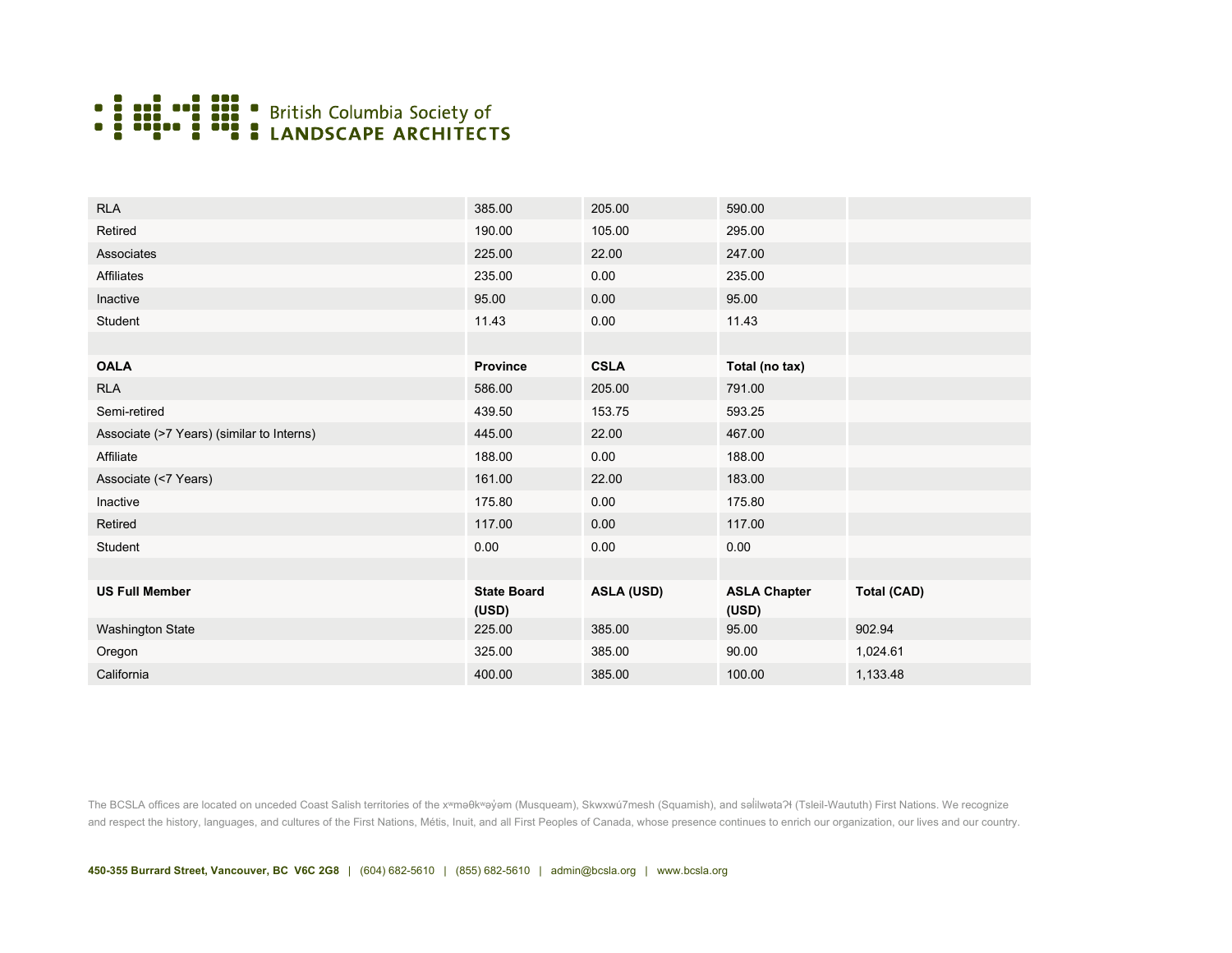

| <b>Planning Institute of BC</b>              | <b>Provincial</b> | <b>National</b> | Total (no tax) | <b>Notes</b>                                                 |
|----------------------------------------------|-------------------|-----------------|----------------|--------------------------------------------------------------|
| <b>Certified Designation</b>                 | 603.00            |                 | 603.00         | National fees included in the<br>provincial sum              |
| Fellow Designation (honourary but certified) | 603.00            |                 | 603.00         | National fees included in<br>provincial sum                  |
| Candidate Membership (similar to Interns)    | 603.00            |                 | 603.00         | National fees included in the<br>provincial sum              |
| Inactive                                     | 206.00            |                 | 206.00         |                                                              |
| Retired                                      | 162.00            |                 | 162.00         |                                                              |
| Pre-Candidate (similar to Associates)        | 194.00            | 233.55          | 427.55         |                                                              |
|                                              |                   |                 |                |                                                              |
|                                              |                   |                 |                |                                                              |
| Architectural Institute of BC                | Total (no tax)    |                 |                | <b>Notes</b>                                                 |
| Architect                                    | 1019.00           |                 |                | 4,600 registrants                                            |
| Intern                                       | 246.00            |                 |                | Projects require license fees<br>based on the project budget |
| Retired                                      | 95.00             |                 |                | Firms pay dues based on the<br>number of people              |
| Applicants                                   | 95.00             |                 |                |                                                              |
| <b>Students</b>                              | 95.00             |                 |                |                                                              |
| Firm                                         | 365 to 587        |                 |                |                                                              |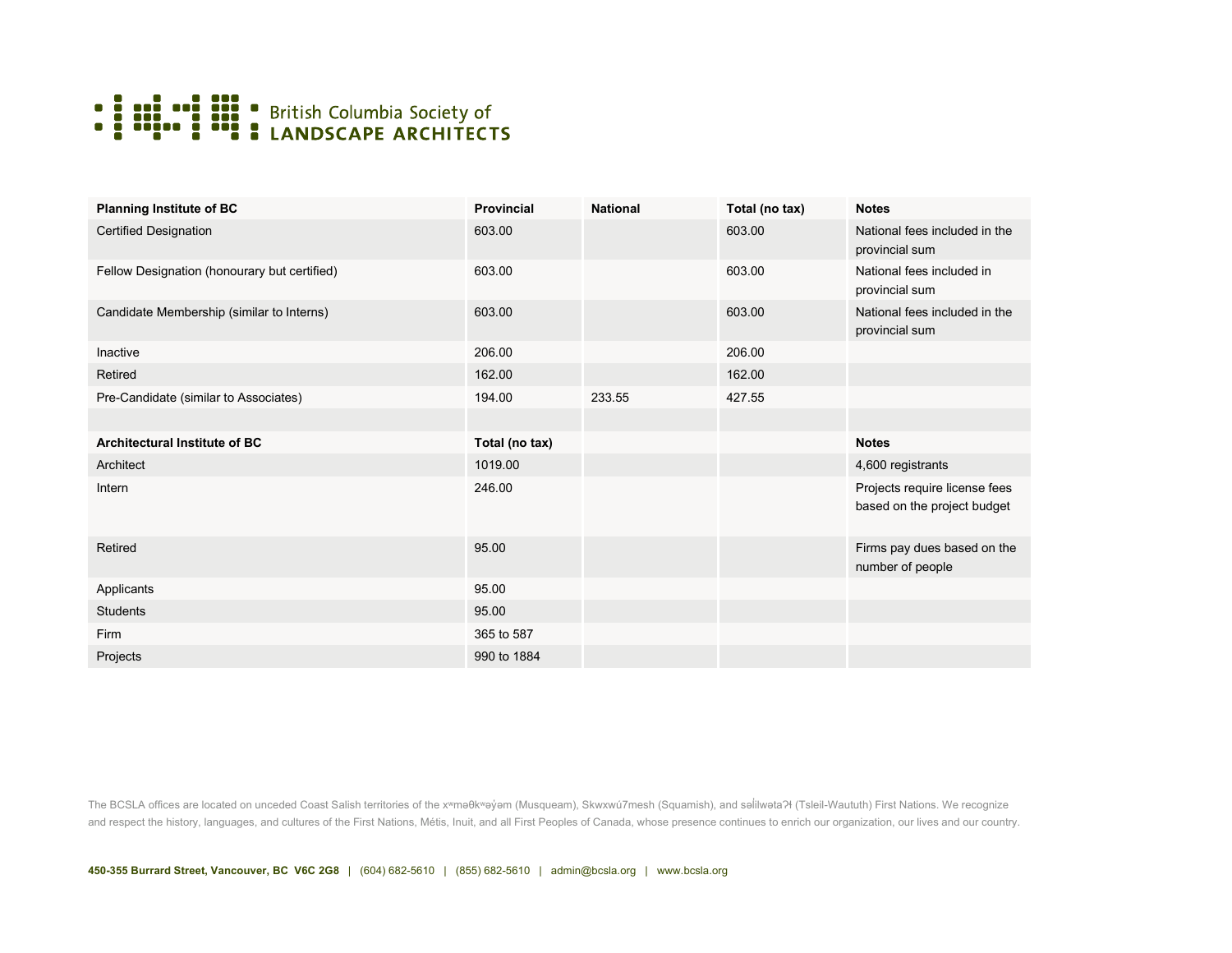

| <b>Engineers and Geoscientists of BC</b>          | <b>Registrant Fee</b> | <b>Licensee Fee</b> | Total (no tax) | <b>Notes</b>       |
|---------------------------------------------------|-----------------------|---------------------|----------------|--------------------|
| Registrants - Practicing                          | 460.00                | 418.00              | 878.00         | 40,000 registrants |
| Registrants - Non-Practicing                      | 115.00                | 104.5               | 219.50         |                    |
| Trainee                                           | 276.00                | 0.00                | 276.00         |                    |
|                                                   |                       |                     |                |                    |
| <b>Other Organizations</b>                        | Total (no tax)        | <b>Notes</b>        |                |                    |
| College of Applied Biology of BC                  | 450.00                | 2,800 registrants   |                |                    |
| <b>BC Forest Professionals</b>                    | 593.20                | 5,500 registrants   |                |                    |
| Applied Science Technologists & Technicians of BC | 441.75                | 10,200 registrants  |                |                    |
| <b>BC Institute of Agrologists</b>                | 600.00                | 1,800 registrants   |                |                    |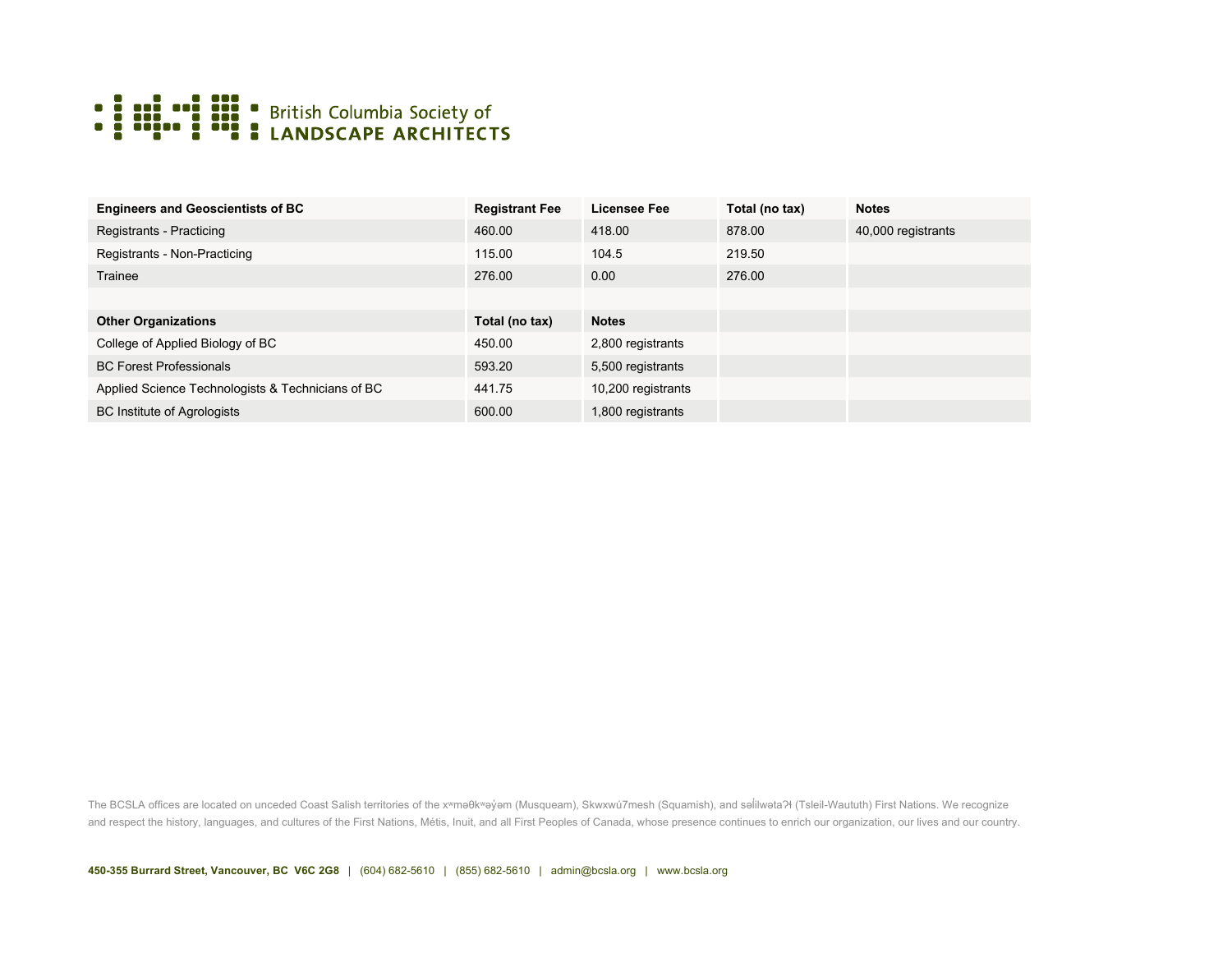

## **Comparison Across Jurisdictions**





The BCSLA offices are located on unceded Coast Salish territories of the xʷmǝθkʷǝy̓ອm (Musqueam), Skwxwú7mesh (Squamish), and sәlilwәtaʔɬ (Tsleil-Waututh) First Nations. We recognize and respect the history, languages, and cultures of the First Nations, Métis, Inuit, and all First Peoples of Canada, whose presence continues to enrich our organization, our lives and our country.

**450-355 Burrard Street, Vancouver, BC V6C 2G8** | (604) 682-5610 | (855) 682-5610 | admin@bcsla.org | www.bcsla.org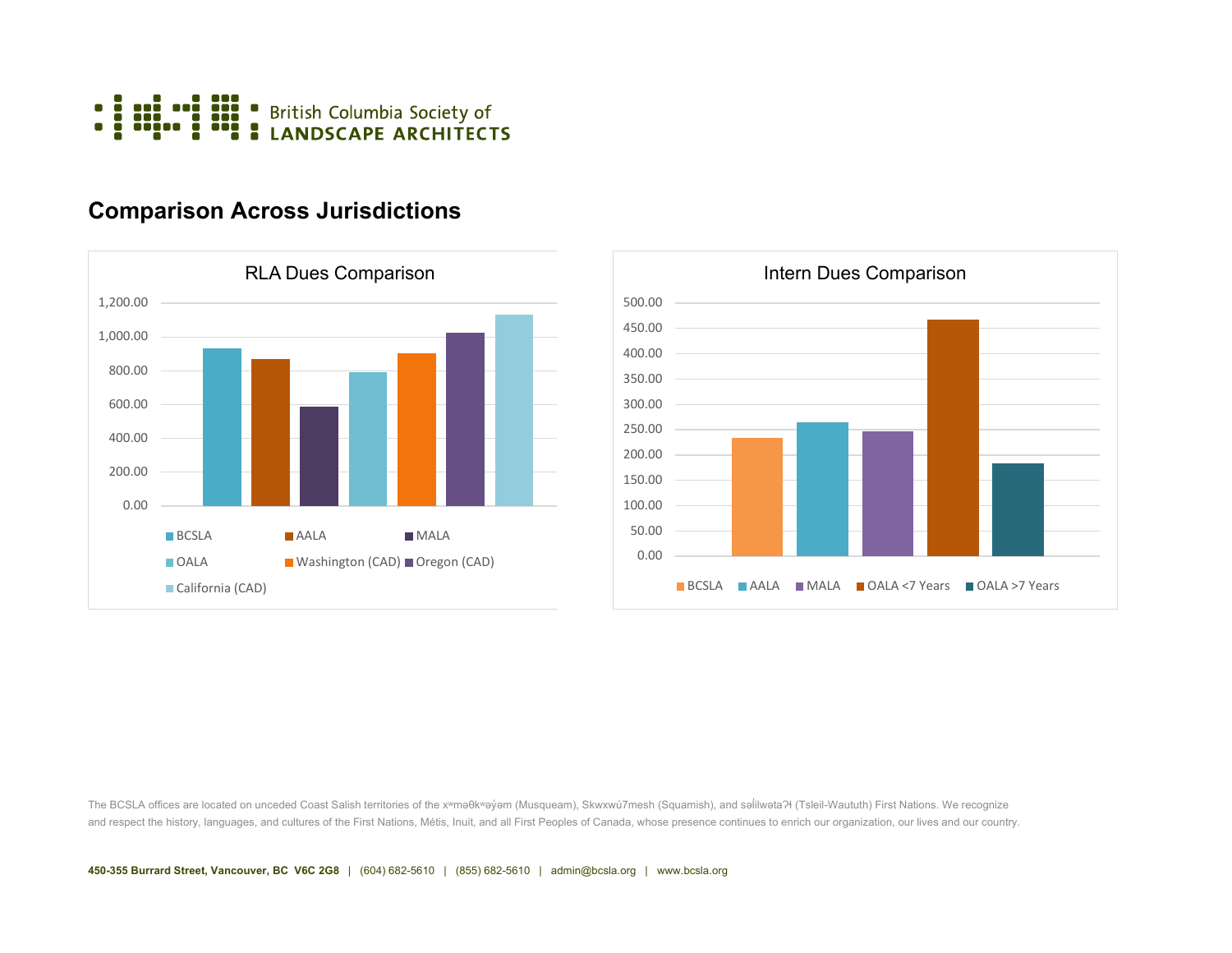

## **Comparison By Membership Category**



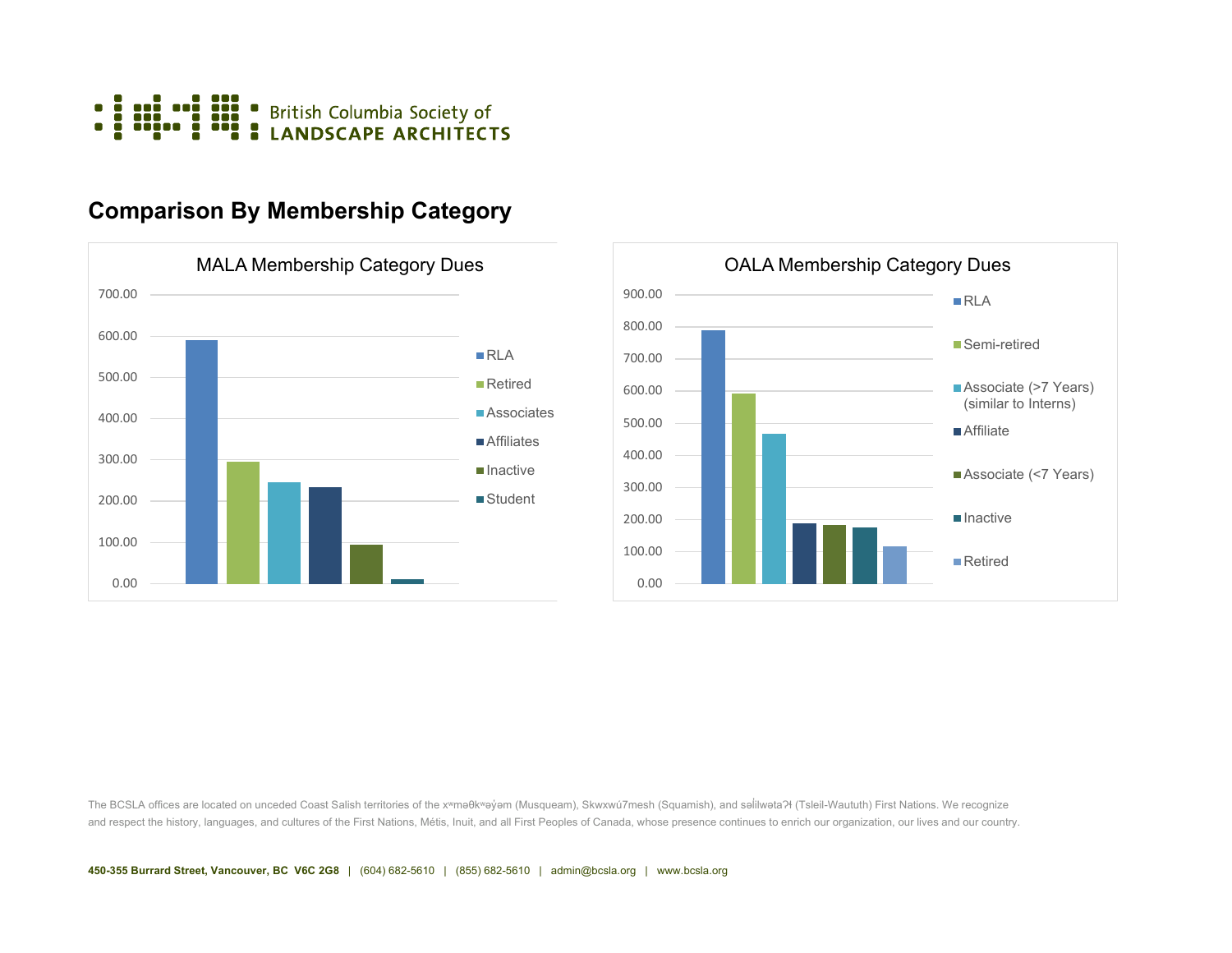-<br>-<br>-**British Columbia Society of<br>LANDSCAPE ARCHITECTS** HH. π